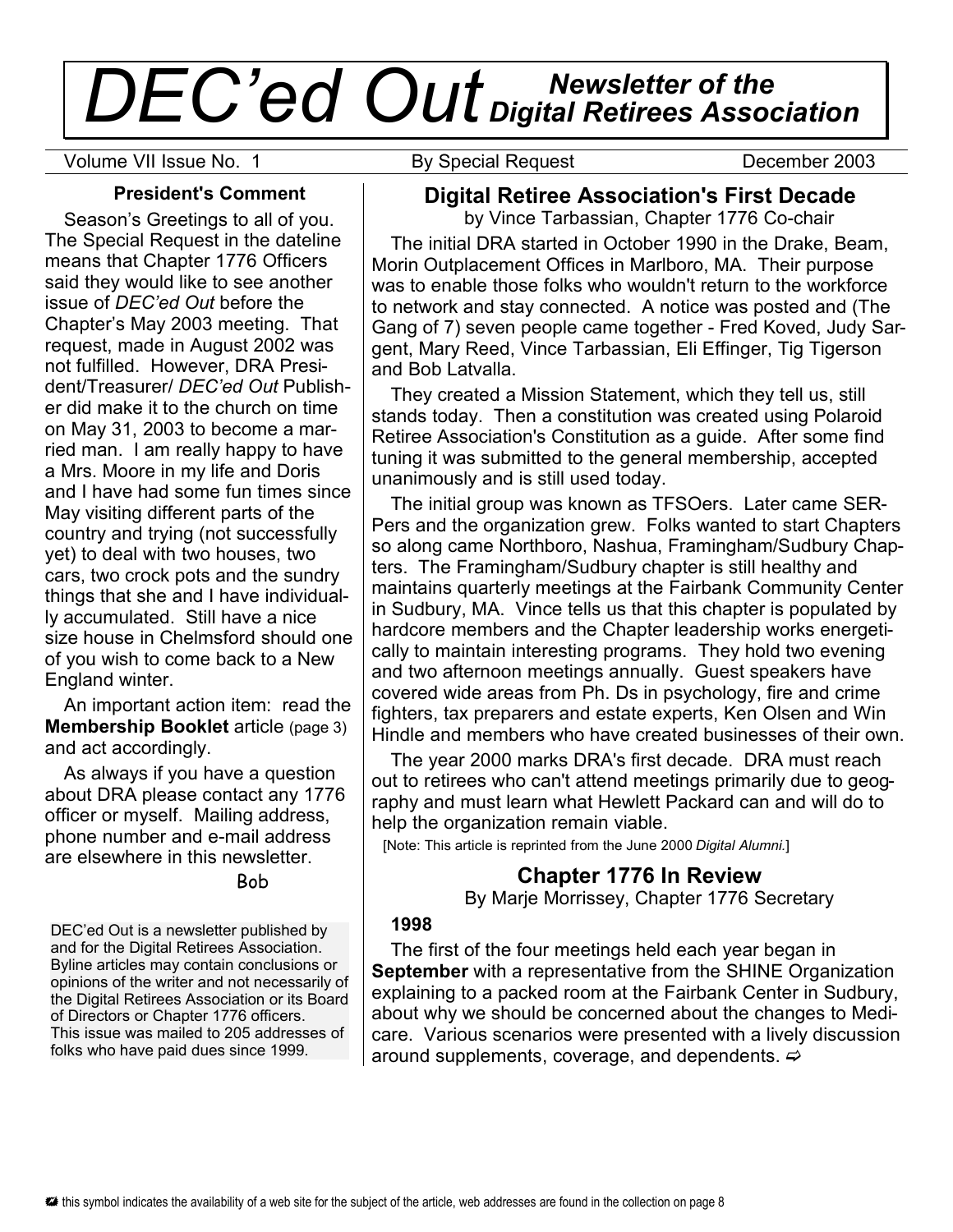#### *Chapter 1176 In Review (continued from previous page)*

Each area has (or should have) a representative of SHINE connected with their Senior Center if further information is needed.

In **December**, Chuck Clark assuaged fears about investments held through the Compaq takeover. Members were advised to secure a tax consultant, or at least someone to help with the tax issues regarding stocks. The last half of the meeting was refreshing as most members joined the Fairbank "Fit for the Future" group for a workout that included sit down exercises as well as a little "Tai-Bo" -- a meeting that met the needs of mind and body.Each area has (or should have) a representative of SHINE connected with their Senior Center if further information is needed.

#### **1999**

In **March**, we began our general meeting with a pizza party that all members present seemed to enjoy and wanted repeated. Gordon Homer from the Massachusetts Psychological Association then led an interactive session about transitions that occur throughout life. The members present "circled their chairs" and began sharing experiences that proved everyone could relate to changes.

Our **May** meeting brought the newly elected Pam Resor to Sudbury to answer some pertinent questions about how tax laws will affect older citizens.

In **September**, Dr. Frank Miller, OD, was our guest speaker. Dr. Miller gave a presentation on eye ailments of older people. Specifically, he spoke about macular degeneration, cataracts, and retinopathy.

Even those not experiencing any issues concerning their eyes were impressed with the slides Dr. Miller showed targeting various conditions from the sty to laser surgery.

Responding to a question about watery eyes, Dr. Miller surprised members by saying this condition is mainly due to dry eye sockets and can be helped by using a simple OTC solution.

In **December**, Win Hindle, a Digital VP, recalled the "wonderful days" from his perspective. His talk was well received and full of "stuff" which some of us were hearing for the first time. A Liberal Arts major, Win was hired as Ken's assistant in 1962 and brought a different outlook to the business-minded hierarchy of DEC. Recalling the growth from 1100 employees and 12 million dollars in sales in 1964 to 30,000 employees and 1 billion dollars in sales in 1977, Win spoke of many things that contributed to that success but also to what precipitated in the 90's–a time of vulnerability. He remarked that we shouldn't dwell on it as the first 35 years of Digital Equipment made such a difference in how businesses "worked" in the years that followed.  $\Rightarrow$ 

DRA Mailing Address

c/o Bob Moore 28 Fernglade Rd Burlington, MA 01803

**Change Of Address–**Right after you tell your next of kin please let us know when your address changes.

## **Contacting DRA**

Chapter 1776 folks should call one of the officers. Their phone numbers and e-mail are in the box that follows.

Others may contact Bob Moore. When leaving phone number please do so *slowly* with area code.

#### **DRA Board of Directors**

Bob Moore, President 781-270-0252 e-mail jayhawkbob@juno.com *No other officers at this time bad news!*

**Chapter 1776 Officers**

Co-chair, Marilyn Goodrich 978 443-6865 Co-chair, Vince Tarbassian 508-877-4643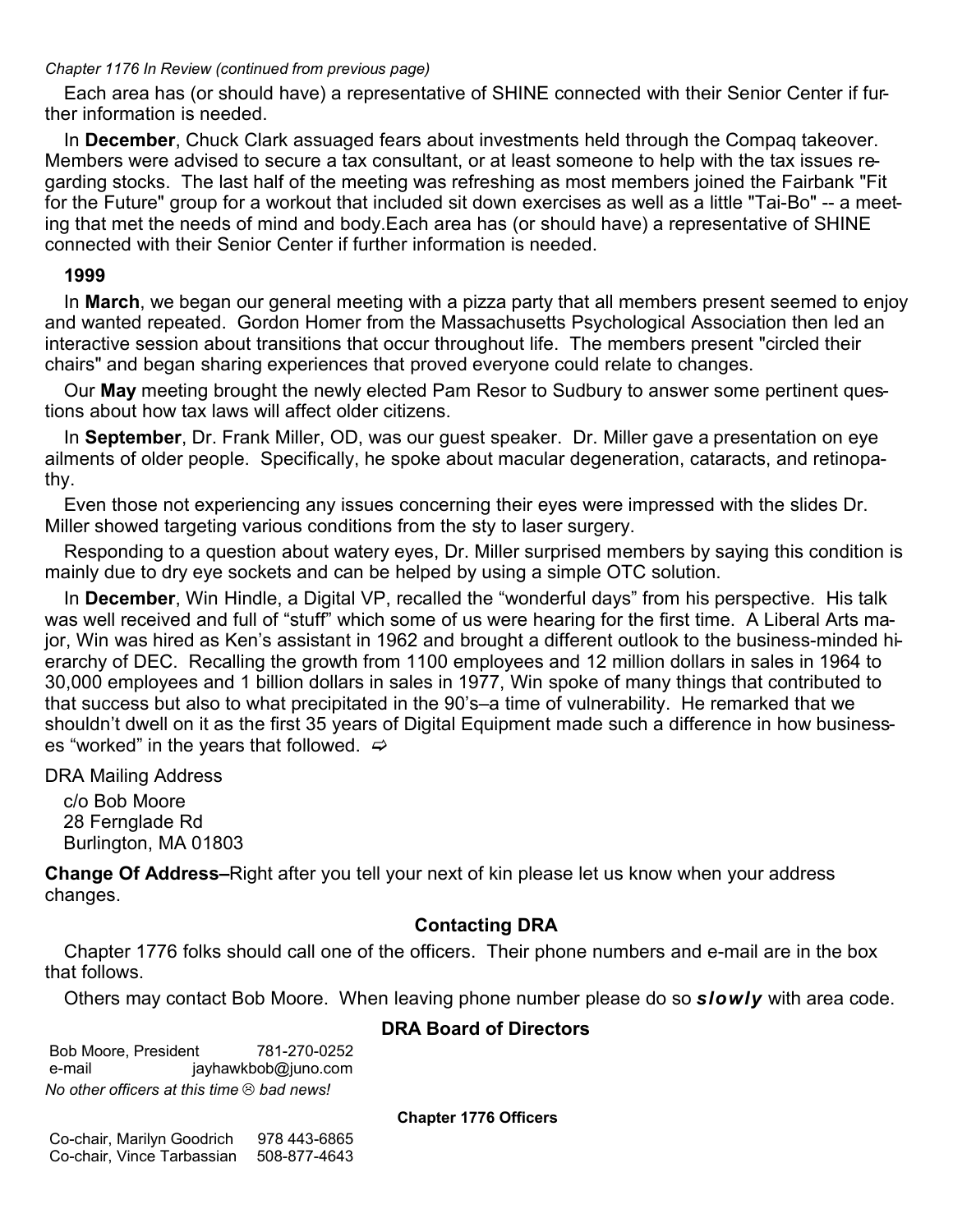Treasurer, Harriet Willens 978-897-3189 Secretary, Marje Morrissey 978 897-2568 e-mail<br>Harriet m momandmag@aol.com

Marilyn marilyn.goodrich@worldnet.att.net Marje St3ch1sun@aol.com<br>Vince etarbassian@juno.com etarbassian@juno.com

# **Unknown Addresses**

If you know any of these folks please let them know we would like to have their current address.

Steve Allen.......................Bolton, MA Ray Archambault....... Raymond, NH Theresa Chambelain.... Franklin, MA Christine Cummings...... Nashua, NH Jack Fu Slvia Holley......... NH moved to FL?? Richard Horymski......... Concord, NH Peter Killilea................ Bradford, MA Judy Marcus.............. Lexington, MA Marden Seavy Gerry Van Gink......... Merrimack, NH Richard (Dick) Vogt. Hopkinton, NH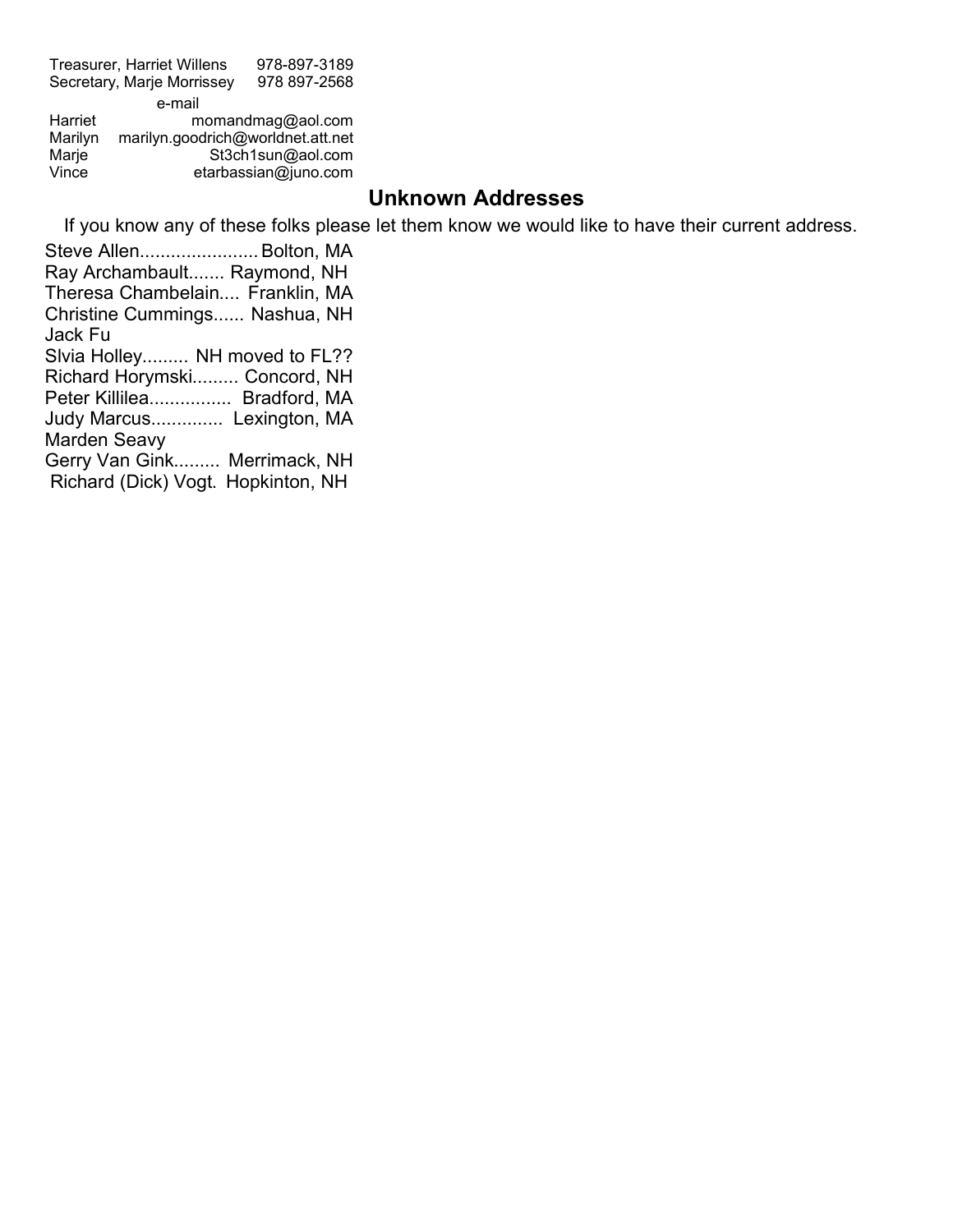# **Membership Booklet**

The booklet published in May of 1998 needs to be updated. Those of us who since then probably don't have one.

The booklet consists of several address sections: home, business, email, and a city/state listing of just names. If you still have a booklet, check the entries that pertain to you and tell us of any needed changes. There is a form for this on the insert to this newsletter.

**Most important:** Tell us if you don't want your phone number listed or if you don't want to be listed at all.

Business cards in the booklet was well received and they will be included again this time based on your response. If you want yours included, mail your current card(s) to Bob Moore.

Ten days after this newsletter is mailed we will send an e-mail message to verify our address book. If you have e-mail and DO NOT receive a "DRA December 2003 Test" message and you would like to receive information by e-mail, send a message to Bob. Twice a year we send a good IBHO joke to test the validity of the address book.

The update is not scheduled but the sooner we hear from you the closer it is to happening.

# **It's a Small World Business**

While assembling this camel, Marje Morrissey mentioned, "Our son, Stephen, is a tenant at the Mill. He's CEO for Technologybarn.com. So now, counting my grandfather, father, me and now Steve, there are four generations of our family that have worked at the Mill." Also, Bill Hanson, once vice president of manufacturing at DEC is a client of Steve's. how about that!

*Chapter 1176 In Review (continued from previous page)*

He urged us to concentrate on the past accomplishments. In response to questions, Win told us that he retired in 1994 and keeps active physically and mentally. He serves on several corporate Board of Directors, does philanthropic work and is a trustee of Emerson Hospital.

## **2000**

An associate of Martha Coakley spoke to the membership on some important issues regarding crime and its prevention, especially specific to the older community, and stayed to answer some pertinent questions from the group.

Peter Koch, the owner of Digital Alumni Organization spoke about the individual clubs around the world. Access to his site for additional information is www.decalumni.com.

A "fun" meeting was held in **September**, when Terry Shannon attired proudly in his DECUS shirt expounded on what he thought DEC could or should have done including some interesting comments on the sales "elite." The notes for this meeting created four pages for the archives.

### **2001**

Dr. Bryant Tarr, podiatrists from Sudbury Podiatry, discussed many of the problems older members were experiencing. Members were surprised to learn that 1/4 of all the bones in the body are located in the feet. Emphasis was put on the fact that diabetics should not take care of their own feet -- even cutting nails could become serious. Dr. Tarr explained, using several slides, that "normal" doesn't mean the same thing to everyone and it's a good thing to visit a podiatrist periodically as you age.

Ruth Griesel, the Director at the Fairbank Center spoke about needs and classes at the Center, and relayed information the trips they schedule.

## **2002**

Ivan Lubash, a veteran of WWII, showed a number of slides accompanied by his own experiences on the Liberty Ships of World War II. The creation of the "fleet" and the innovation of those ships over the war years was an interesting topic for those present.

Chris Tarbassian, paramedic/RN opened many eyes when he explained to the members what training exams and other requirements an EMT encounters before being able to move up to paramedic status.

Chris, an ER nurse, showed us the complexities of triaging patients before they arrive at an emergency room. He also explained the differences between a general hospital and a trauma center. He told the group how to become a nationally certified EMT paramedic as opposed to a state EMT. Chris enlight ened us about the state levels of response that include chemical  $\Rightarrow$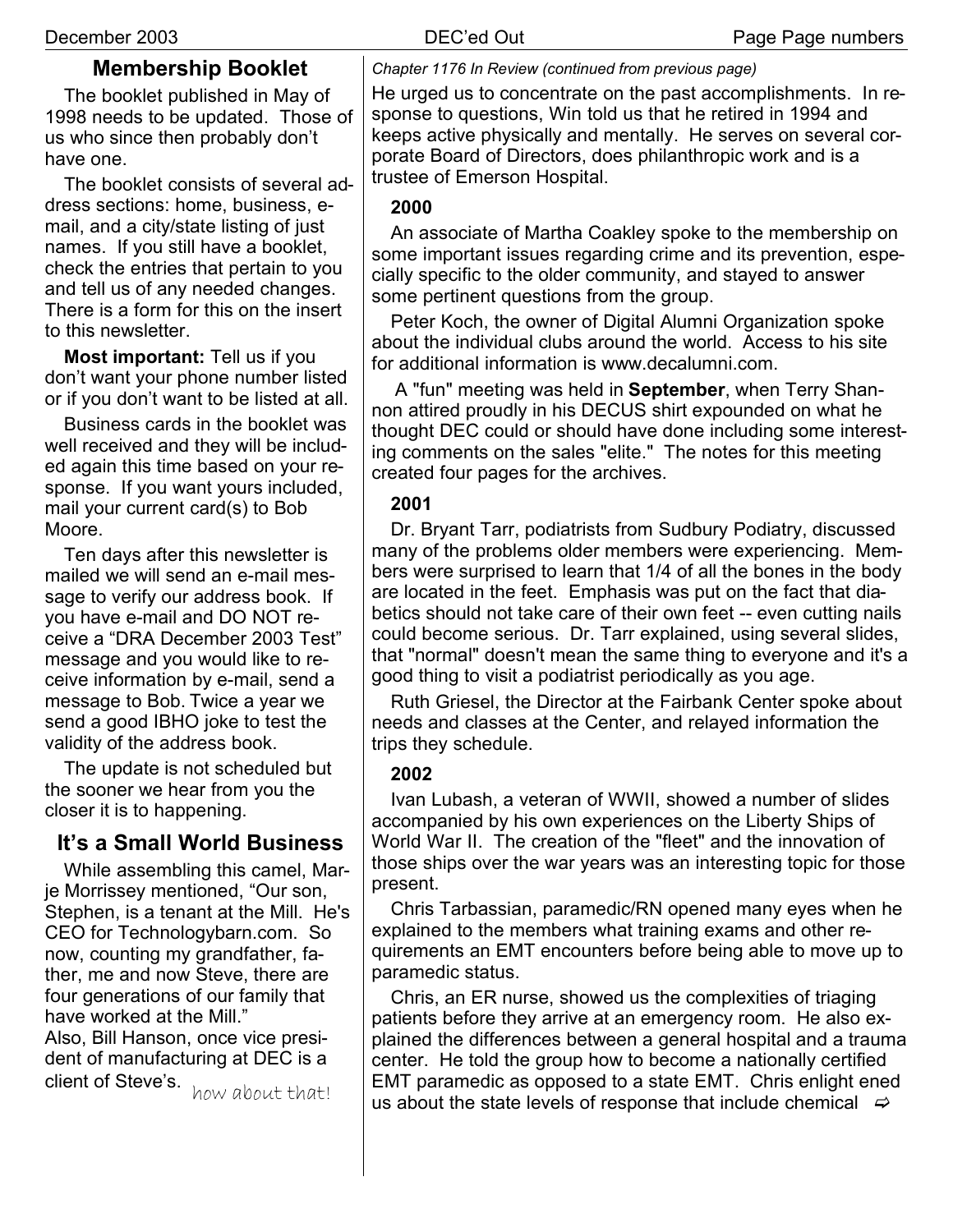*Chapter 1176 In Review (continued from previous page)* and biological. Several handouts were available to those interested in becoming an EMT in their community.

At another presentation, a National Geographic Photographer brought some movies and slides of the Arctic to a small group of DRA members. The attendance was sparse because of predictions for a severe storm and this was an evening meeting. Those that braved the weather, however, were not disappointed. Even those members who had just returned from a voyage to the Arctic were impressed with the photos. It seemed as though we had been transported to the north when we went outside to clear our cars for the trip home.

#### **2003**

It was a trip back to the 40's for DRA members attending the Chapter 1776 meeting on Friday, **September** 26, 2003 as the Compaq Band took the stage in the gymnasium at the Fairbank Center. Renditions of themes by Steve Allen, Glenn Miller, Doc Severinson, and Dizzy Gillespie to name a few–started some serious toe tapping. The vocalist, a local (Framingham) gal, Cindy Sullivan, gave us some excellent interpretations of *Tangerine* and *The Lady is a Tramp*.

There were two sessions of great sounds with a break of fifteen minutes in between to allow everyone to get caught up on news and grab some refreshments. All we needed were some plush cushions and dim lights to imagine ourselves back at the Totem Pole.

The group consisted of 19 band members, led by Al Saloky, a sound engineer and a music librarian. Along with the bass, drums, guitar, and keyboard, there were five saxophones, five trombones, and five trumpets. There was even some tooting on the flugelhorn by Bruce McCloud.

Their traditional "closer" was the old Woody Herman "Things Aren't What They Used To Be"–reminding us of the good old days during Ken's leadership.

It was a great night– you shoulda been there!!!!

The decision to have this meeting on Friday instead of the usual Thursday was because the Senior Center was not available due to other commitments made to the Center members for Thursday projects.

Tax Time is approaching and one tip from a previous meeting was to call 1-800TAXFORM for the government publication #590 which lets you know the minimum you need to deduct when reaching 70 and 1/2. Example: If you are 70 1 /2 in February of 2004, you must start withdrawal by December 31, 2005

There will be a March 2004 Chapter 1776 meeting. A notice will be e-mailed or postcard mailed to the potential 1776 membership. Let an officer know if you don't receive a notice by  $\Rightarrow$ mid–February.

**Question** for 1776 members. What you would like to see or

hear about at future meetings?

# **Hewlett Packard Retirement Group (hp-REM**

As you read in Vince's recap of the first ten years of DRA and Marje's review of Chapter 1776 activities, there are some folks trying to keep DRA going. Recently we have become aware of hp-REM a very active group of Hewlett Packard retirees.

The Chapter 1776 officers have met with the hp-REM officers to exchange information and see how we might become mutually beneficial to each other.

hp-REM has about 180 members. They are primarily a social group and provide travel opportunities during the year. All the trips are arranged by an event planner within their group. They have an annual meeting that includes all members.

Their Board of Directors consists of eight people, plus past presidents, each of who have an assigned responsibility.

Marilyn Goodrich, 1776 co-chair, attended hp-REM BOD meeting on December 3, 2003, and is welcome to attend future meetings. hp-REM Treasurer, Monica Dickie, spoke at the May 2003 Chapter 1776 meeting. She handles travel activities and will have a schedule for 2004 ready for their January meeting. We will make an effort to distribute this information to all DRA members for their individual consideration.

Marilyn promises to keep us informed as she becomes better acquainted with the hp-REM officers. We appreciate Marilyn's efforts and look forward to hearing more about the exotic travel plans for 2004.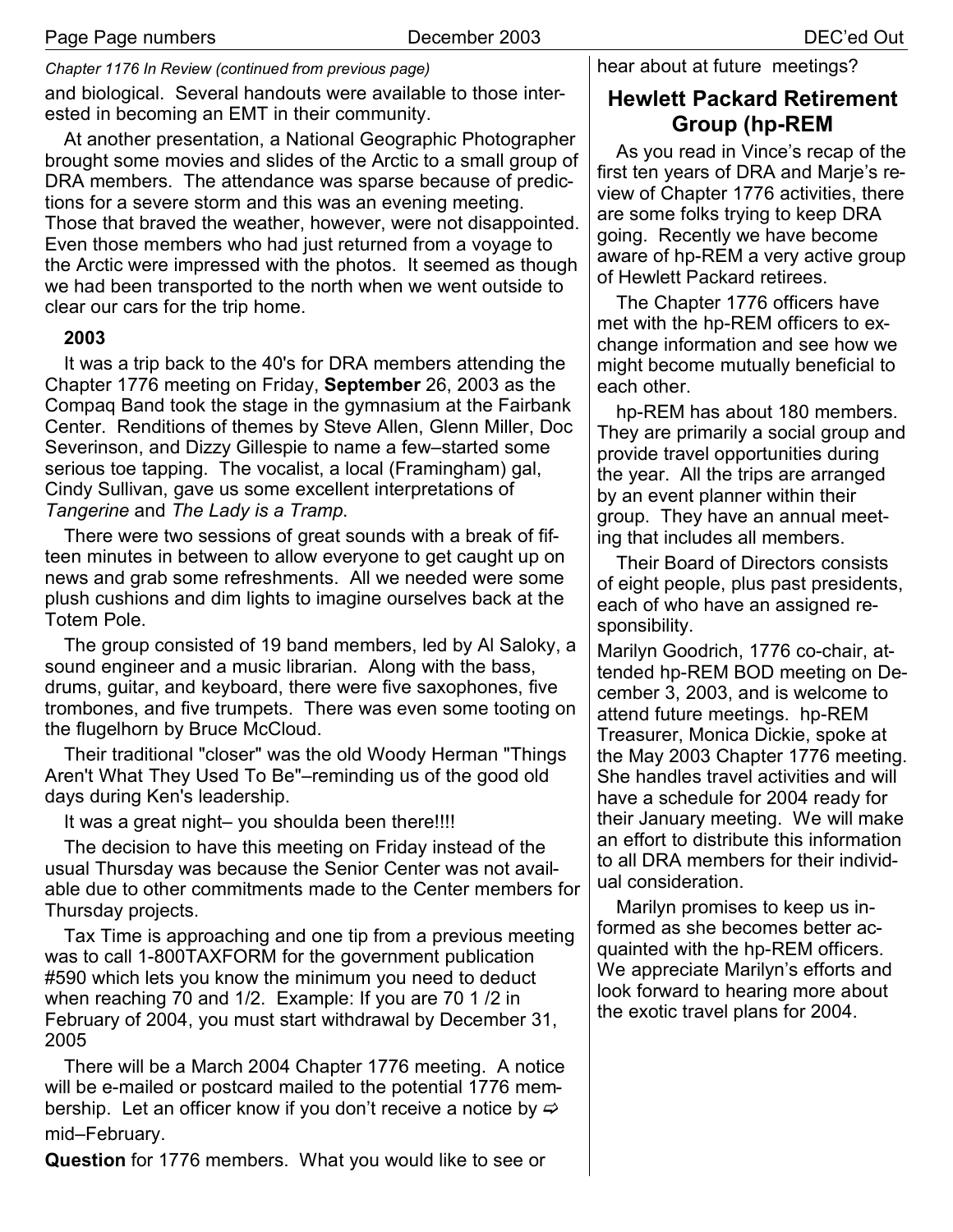## **Operation Comix Relief**

About a year ago, Vince Tarbassian came to a 1776 board meeting and said, "my son has comic books all over the house." Thus we were introduced to Chris's project to send relief to our troops abroad. In September *The Armenian Weekly* and *Framingham TAB* had nice articles about "Operation Comix Relief." Chris has shipped 6,000 comic books to the military stationed abroad. While Chris began at home, donations have come in to help cover postage. The Framingham post office has been very helpful and on September 30, they had a special celebration for Chris at which time they presented him with a "Superman Stamp Plaque" for his effort in this very well received project. *Stars and Stripes*, the military newspaper with a circulation of 536,000 also interviewed Chris.

Chris has received numerous letters and photos from military personnel including an officer who wrote that his men really appreciated this effort. Magazines are sent to any military person serving abroad and they are given to wounded personnel being carried out of Afghanistan and Iraq. Sometimes they have only the ceiling to look at on their flight. The comics divert their attention from their wounds.

Some have included money to help defray the cost of postage. Magazine publishers have been very generous in supplying Chris with what he needs. Staples**,** the office supply retailer has donated a generous supply of 9X12 manila envelopes. A parochial school in Framingham made OCR a Community Project and their help was well received. There is such a great need that any monetary donations are greatly appreciated. The website tells you how to be part of the support for OCR right now.

OCR is now receiving requests from military companies and battalions to be included. If you know someone stationed abroad that you would like included, simply send Vince their address and he will take it from there.

This is a huge undertaking for one individual. The long hours collating and packing are a labor of love, but the overseas postage is becoming difficult to manage. OCR is applying for non-profit status, which should help defray the postage costs.

Please visit the website **\*\*** to see how OCR began with a surprise gift to one of Chris's friend and how it has taken off from there.

Chris can be reached by e-mail at **operationcomixrelief@yahoo.com.**

# **Digital Alumni**

By Peter Koch

The *Digital Alumni* organization continues to grow. Purported to be the largest company alumni organization in the country, if not the world, with alumni organizations all over the world. We know of local organizations in the UK, Geneva, Sweden, Switzerland, Italy, Germany, Australia, Singapore, Hong Kong and Japan. Similarly organizations thrive in Massachusetts, Washington DC, South Florida, Phoenix AZ, and in both Northern and Southern California. In addition, various semiconductor, Field Service, Marketing, and Sales groups meet periodically. The contacts for these groups can be found on our website. We plan to attempt to connect all of these groups and any others that want to be linked via the Internet.

Benefits available to a member of the *Alumni:* a quarterly newsletter; on-line directory of *Alumni* members; discounted auto, homeowners, boat and liability insurance through Liberty Mutual; attractive medical insurance for self-employed alumni, tailored to individual needs; Pre-Paid Legal insurance at a very attractive price from the top firm offering this insurance in the U.S.; the best Identity Theft coverage at very attractive price–Identity theft is the most common white-collar crime in the U.S. today and is on the increase all across the country; and, lastly access to the Digital Alumni website ## and its many features. Interested Alumni can join by going to the JOIN button on the website. Fill out the information page, pay the \$25 annual membership fee by credit card. It is as easy is 1-2-3. The membership charge has not changed in 5 years.

Anyone who has questions about membership or about accessing any of our benefits should send an email to info@decalumni.com.

All alumni are invited to join.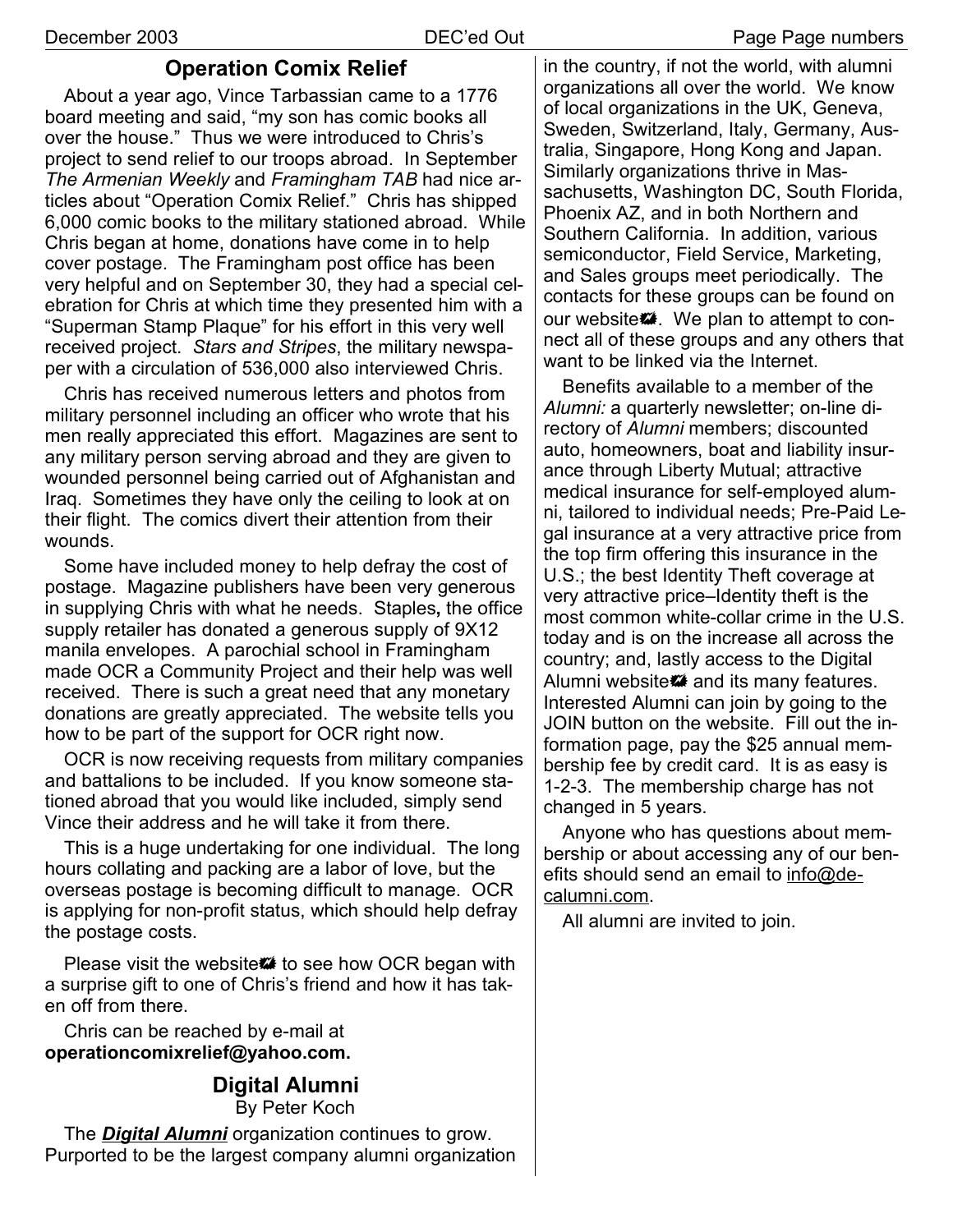## **SERPer Memory**

Submitted by Marje Morrissey, 1776 Secetary These two pieces composed by a DEC lawyer was sung at a going away party that Marje Morrissey, 1776 secretary, attended in 1992. We thought you might enjoy the words, it's up to you whether you and your significant other want to sing them.

#### **SERPIN' USA**

(Sung to **Surfing USA** --by the Beach Boys) If everybody had a birthday Summer of '42, cashed their stock at a hundred, and had no mortgage due, they'd be tossin' their badges and flippin' key cards away, 'cause everybody'd be SERPIN, SERPIN USA They'd be sheddin' their pinstripes (INSIDE OUT DEC USA) for daring Speedo suits. Wearin' Huarachi sandals instead of sensible shoes, Emptyin' their briefcases; throwin' their Journals away, Pack the suds and the sunblock. SERPIN USA! They'd be junkin' their keyboards for those boards that you ride. Tellin' the boss to get his own phone, "Dude, gotta catch that tide!" Leavin' printers needin' paper, and flashin' "TONER" all day. Everybody'd be SERPIN, SERPIN USA! They'd be swappin' business cycles. (INSIDE OUT DEC USA) for more permanent waves. Tippin' their bearish brokers, "Go take a 'dip' today! Blurtin' out at client meetings: "Man, gotta get away;" gonna peel out and hang ten!" SERPIN USA Everybody's gone SERPIN, SERPIN USA

## **WE'LL BE SEEING YOU**

(Sung to the WWII song, I'll Be Seeing You

We'll be seeing you in all the old familiar places: coffee lines and parking spaces at MSO2

In your office court, where you've been such a sport- they moved your desk eleven times, but you just smiled, you never whined.

And we'll be seeing you on foggy post-vacation days, when we're lost in a floor plan maze a-wandering' round all these hallways.

We'll see you in our morning staffs and when we head home too, we'll be searching for our cars but we'll be seeing you.

(refrain)

We''ll be seeing you in all the phony fire drills that give each day potential thrills at MSO2

And at a Harvard dorm while we sweat up a storm from spartan, dank Charles River views we'll ponder: On which banc are vous?

We'll be seeing you at every Law Department outing when volleyballers are a-pouting, 'cause for Ben-Gay their "dawgs" are shouting. We'll miss you in each morning rush and when the day is through, we'll be wadding our "to do" list, but we'll be seeing you.

(refrain)

We'll be seeing you in Tobin's cafeteria that you made so much cheerier the whole year through.

At each monthly forum, you showed such decorum, most of us weren't so discreet, what's "Murder 1" for back row seats?

And we'll be seeing you when out a window we do gaze and dream of more relaxing ways to spend some sun and fun-filled days

We'll miss you on each Monday morn and when the week is through, we'll dream we're cruisin' in a ragtop, but we'll be seeing you.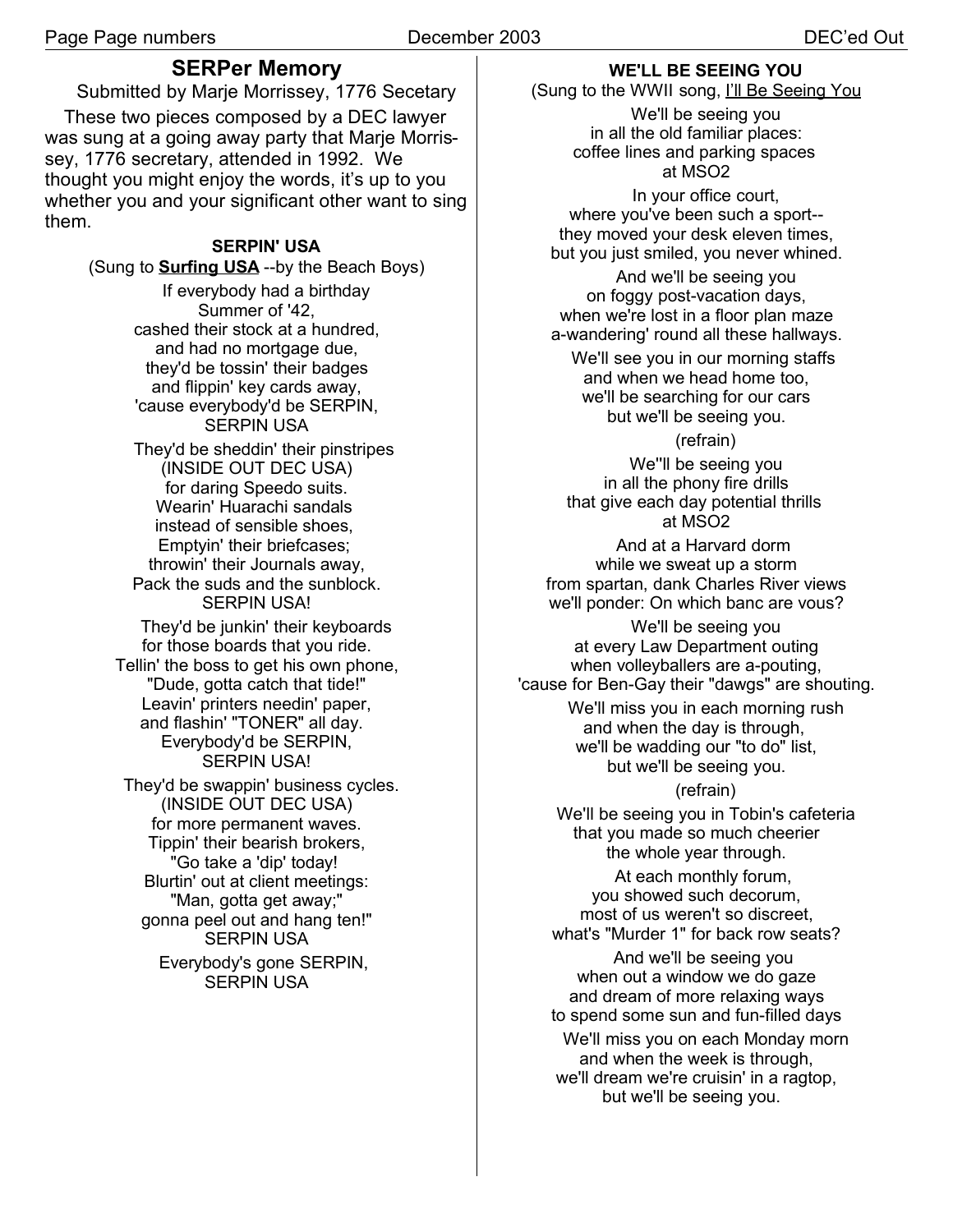# **Good Stuff From** *Modern Maturity* (an AARP publication)

Richard Harrison and his wife, Betty, took the AARP 55 Alive Driver Safety Program, offered by their local police department and they feel it was very good. Besides potential for saving on your auto insurance the course deals with the special problems that elderly drivers face and how to deal with these problems. If you haven't already seen an article about this you may write AARP Driver Safety Program, PO Box 93114, Long Beach, CA 90809-3114 or call 1-800-AARP-NOW or visit the web site for more information. Or, if you would like to ask Richard a question it is okay to call him at 978-772-5012.

Vince Tarbassian suggests that we all might benefit from reading the following two articles again even if we read them once before.

#### **9 Crucial Questions to ask Doctors & Pharmacists**

- 1. What is the name of the drug and what is it for?
- 2. Is a generic version available?
- 3. How and when do I take the drug and for how long?
- 4. Will this medication work safely with other drugs and supplements I take? What about alcohol?
- 5. Are any tests required with this medicine for example, to check liver or kidney function?
- 6. What are the potential side effects? (If you switch from a brand-name drug to a generic, report any different reactions or side effects to your doctor).
- 7. Can I get a refill? When?
- 8. How do I store this medicine?
- 9. Where can I find written information about this medicine?

## **Saving on Prescription Drugs**

**ASK YOUR DOCTOR** if a cheaper version of your medication–a generic or older drug–would suit you. Also ask about free samples.

**RX ASSISTANCE PROGRAMS:** Call your state health department or agency on aging or go to www.benefitscheckup.org to find programs you might qualify for.

**VETERAN AND MILITARY BENEFITS:** If you are a veteran call (877)222-8387or go to www.va.gov. If are a military retiree or dependent, including current, widowed or divorced spouse, call (800)538-9552 or go to www.tricare.osd.mil

**DRUG COMPANY ASSISTANCE:** Many drug makers offer free supplies of their own products to Medicare enrollees without drug coverage. Income limits apply. For a free directory, call (800) 762-4636 or go to www.helpingpatients.org.

**RX DISCOUNT CARDS:** Ask your pharmacist about discounts. For details or drug company cards, go to

#### **Safe Practices for Using Medications**

- 1. Keep an up-to-date list of all prescription drugs you take, along with the dose, how often you take them and the name of the pharmacy.
- 10. Also record over-the-counter products, vitamins or herbal products you take. Note allergies you have to medicines or food. Take this list on all doctor visits.
- 11. Ask your doctor to write–clearly–the medication's purpose on any prescription.
- 12. Keep drugs in their original containers with directions.
- 13. Read the label before each dose to be sure you have the right drug.
- 14. Don't chew or break pills unless instructed.
- 15. Don't store medications in the bathroom or in direct light.
- 16. Never take someone else's medication.

www.rxassist.org or call the following numbers:

GlaxoSmithKline's Orange Card, (888)672-6436; Eli Lilly' s Lilly Answers, (877)795-4559; Pfizer's For Living Share Card, (800)717-6005; or the Together Card, (800)865-7211, for drugs made by seven companies.

**DISCOUNT MAIL ORDER PROGRAMS:** There are many, including AARP's program, at (800)289-8849 or www.aarppharmacy.com, and Medco Health, at (877) 733-6765 or www.yourxplan.com. Compare prices among several plans at www.destinationrx.com.

**CANADIAN MAIL ORDER:** Two US nonprofits help Americans of any age fill prescriptions from licensed Canadian pharmacies by mail order: The Minnesota Senior Federation, at (877)645-0261, ext. 124, or www.mnseniors.org, and the United Health Alliance, at (866)633-7482 or www.medicineassist.org.

This report does not imply the endorsement of AARP.

For convenience and reference, all of the web sites in this article may also be found in the interesting web sites list on page 8 in this newsletter.

# **Interesting Web Sites**

This is a starter list. Tell us about any additional ones that we should list in a future *DEC'ed Out*. If you don't have a computer at home call your local library and ask if they have computers available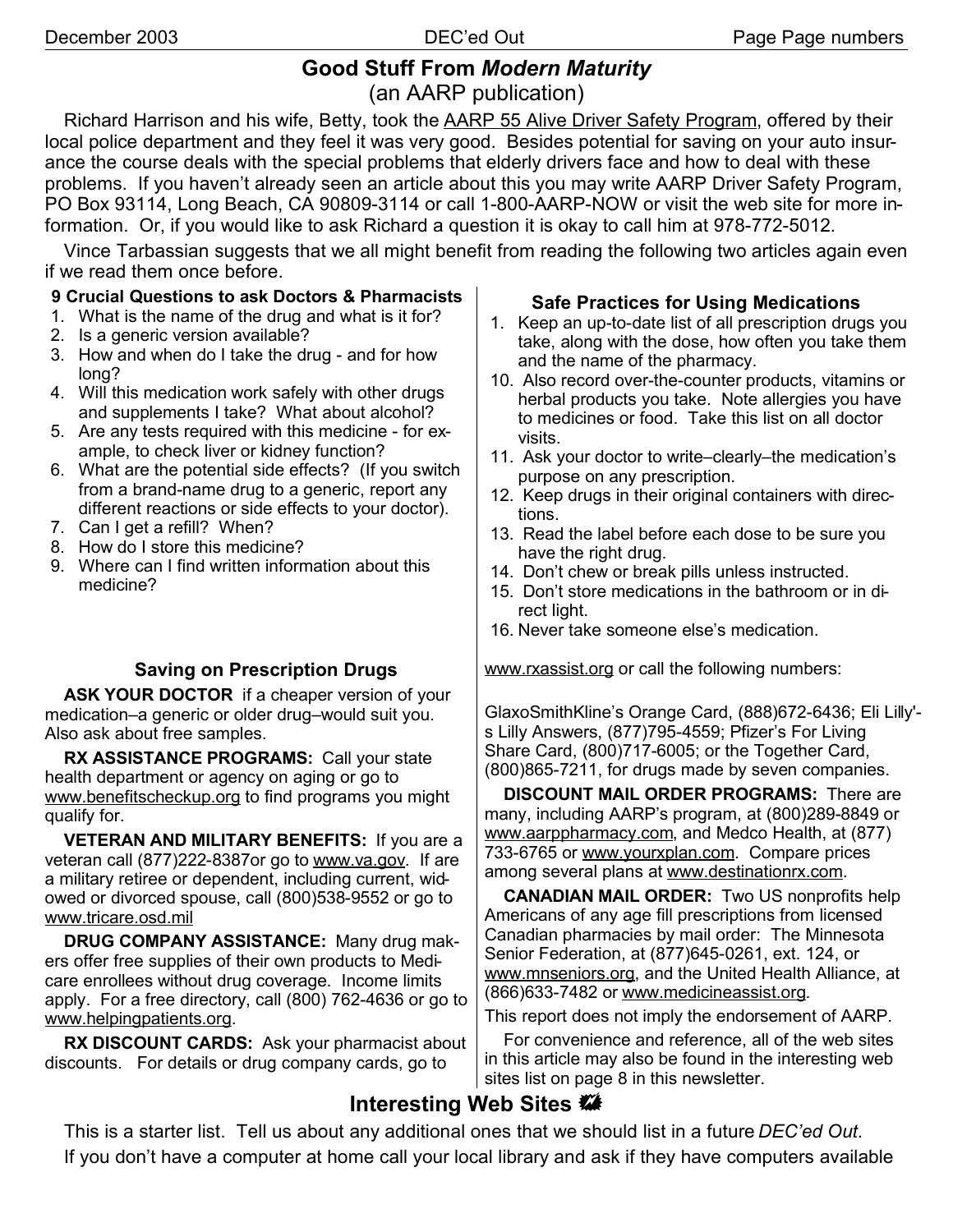to access the Internet for their patrons.

**NOTE:** In the interest of conserving space the required prefix **http://www** has been left all of the names.

For reference purposes all of the web sites mentioned in this newsletter are included within this list. For an electronic copy of this list send e-mail Bob Moore with the words "DRA Web Site List" in the subject line.

Digital Retirees Association makes no endorsement of any of these sites.

| 123inkjets.com Computer printer ink cartridges                                                              |                                               |  |
|-------------------------------------------------------------------------------------------------------------|-----------------------------------------------|--|
|                                                                                                             |                                               |  |
| aarp.org/drive Information about Driver Safety Program                                                      |                                               |  |
| aarppharmacy.com Discount mail order                                                                        |                                               |  |
| awea.org American Wind Energy Association                                                                   |                                               |  |
| batterysupply.com Thomas Distributing - Battery supply                                                      |                                               |  |
| benefitscheckup.orgprescription drugs programs that<br>you might qualify for                                |                                               |  |
|                                                                                                             |                                               |  |
| buycheapsoftware.com Cheap but legal software                                                               |                                               |  |
| computersurplusoutlet.com Computer parts - surplus                                                          |                                               |  |
| compaqbigband.com Information about the band                                                                |                                               |  |
|                                                                                                             |                                               |  |
|                                                                                                             |                                               |  |
|                                                                                                             |                                               |  |
|                                                                                                             |                                               |  |
| destinationrx.comComparison of several discount<br>mail order drug programs                                 |                                               |  |
| findanisp.com Find the cheapest Internet                                                                    | provider with a local, for you, dialup number |  |
| google.com When you don't know where to look<br>give them a word or two for a list of lots of possibilities |                                               |  |
|                                                                                                             |                                               |  |
| helpingpatients.org.drug company assistance programs                                                        |                                               |  |
| hungersite.com Great place to help fight world hunger                                                       |                                               |  |
| idt.net/products/unlimited Unlimited telephone service                                                      |                                               |  |
|                                                                                                             |                                               |  |
| Thanke to All Who Cubmitted Ctuff                                                                           |                                               |  |

# **Thanks to All Who Submitted Stuff**

Thanks to those who responded to the plea for articles for this newsletter. Though an occasional e-mail or bumping into someone someplace we feel that most of us are doing okay.

We would like to be able to report on what YOU might be doing or where you have been since we

| langa.com Langa List - free computer newsletter                                                                                                  |                                                                                                                                                  |  |
|--------------------------------------------------------------------------------------------------------------------------------------------------|--------------------------------------------------------------------------------------------------------------------------------------------------|--|
| Id.net/?lakeside Cheapest long distance telephone                                                                                                |                                                                                                                                                  |  |
|                                                                                                                                                  |                                                                                                                                                  |  |
| medicineassist.org Two non profit organizations helping<br>mnserniors.org<br>Americans use Canadian pharmacies                                   |                                                                                                                                                  |  |
|                                                                                                                                                  | namesecure.comInternet domain availability and<br>ownership information                                                                          |  |
|                                                                                                                                                  | rxassist.org Details of drug company discount cards,<br>careful there is also an rxassist.com                                                    |  |
| skyandtelescope.com Customized Sky Chart for<br>your city or town, bunch of other stuff                                                          |                                                                                                                                                  |  |
|                                                                                                                                                  | support.microsoft.com Microsoft support                                                                                                          |  |
| switchboard.comGreat for finding phone numbers<br>and addresses - solved many problems with<br>DRA membership list maintenance                   |                                                                                                                                                  |  |
| terraserver.microsoft.com Topographic maps and<br>aerial photos on-line                                                                          |                                                                                                                                                  |  |
|                                                                                                                                                  | tricare.osd.milsee description for va.gov for                                                                                                    |  |
| truthorfiction.comGood place to check out messages<br>you get that have been sent to long lists of recipients and<br>sound a little questionable |                                                                                                                                                  |  |
| va.gov                                                                                                                                           | for military retiree or dependent, including<br>current, widowed or divorced spouse                                                              |  |
| warmwoman.com Warm Woman - conquer the cold                                                                                                      |                                                                                                                                                  |  |
|                                                                                                                                                  | weatherforyou.comFree service offering daily e-mail<br>message with the weather for your locality<br>some interesting sidebars about the weather |  |
| wunderground.comWeather Underground                                                                                                              |                                                                                                                                                  |  |
|                                                                                                                                                  | all left Digital. Let this newsletter be one of the<br>places where "we'll be seeing you" as mentioned<br>in the SERPer memory (page 6).         |  |

So when something neat happens or you visit some neat place tell us know. A future *DEC'ed Out* will tell everyone else.

Let us hear from you. E-mail or clean copy.